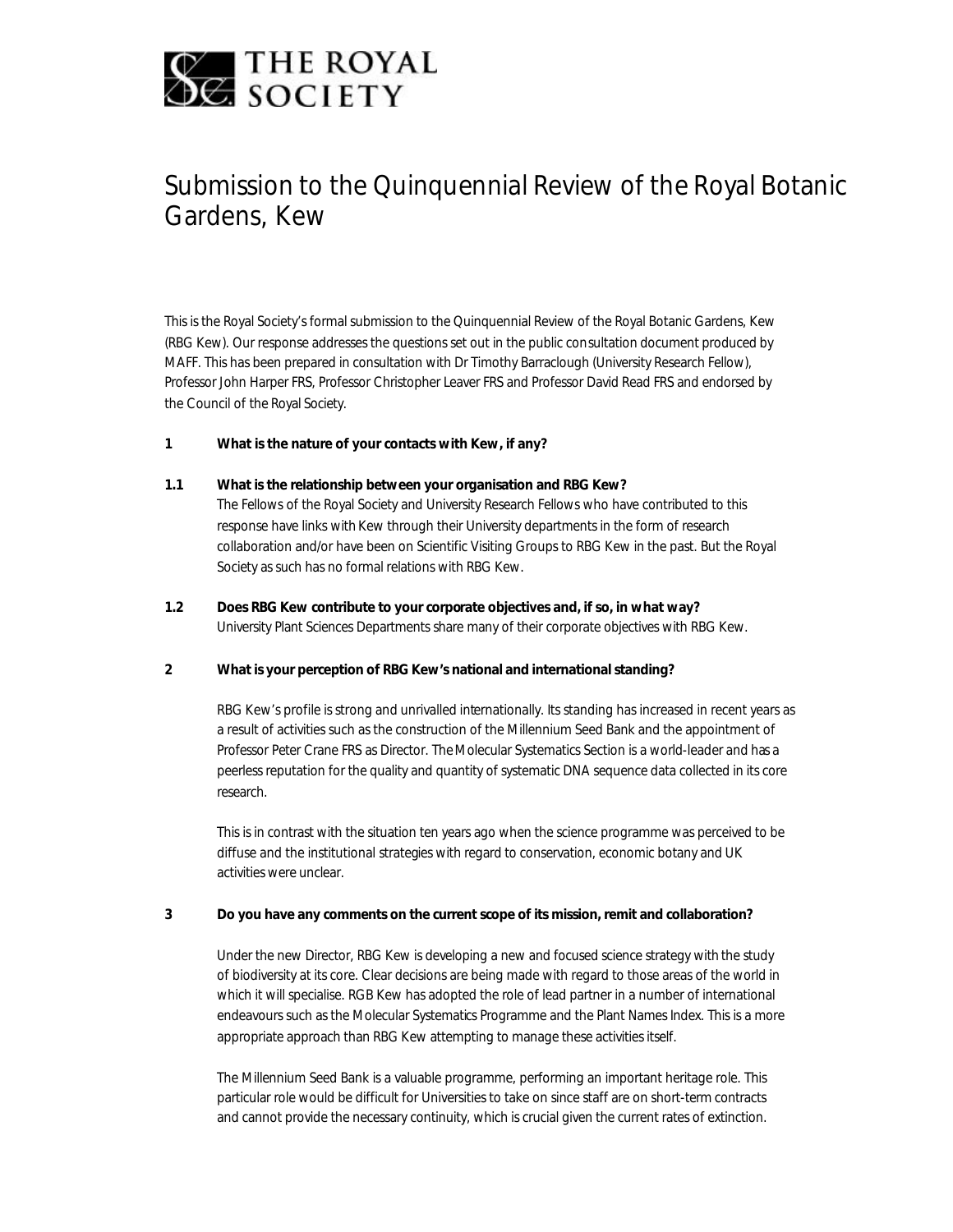The value of the Millennium Seed Bank comes not only from the number of seeds stored but, perhaps more importantly, from the effect it has had on collaborating institutes. By forming an agreement with RBG Kew for seed donation, these institutes have been prompted to take a hard look at their own regional biodiversity and what strategy they should adopt. We welcome this.

The Molecular Systematics Section, apart from its important core research of collecting DNA sequence data, is also increasingly using its data to address fundamental questions of plant evolution and molecular evolution. Members of the section enter enthusiastically into collaborations with outside institutions.

There is some confusion in the boundary between the roles of RBG Kew and the Natural History Museum in the study of the plant kingdom, which should be resolved.

Sir Ghillean Prance FRS, the previous Director, achieved considerable success in fundraising, which allowed RBG Kew to become less dependent on MAFF for research. We hope that this will continue, since prior to this MAFF was often seen as having a negative influence on research. However the correct balance is necessary as there are some concerns that too much time may be dedicated to raising money, as noted in the response to question 4 below.

## **4 What do you think are RBG Kew's main strengths and weaknesses?**

## **4.1 Strengths**

Excellent new Director, strong international role and links, focused science strategy, good quality of the collection, successful international conservation programmes, success in molecular systematics, independence and freedom to carry out projects.

## **4.2 Weaknesses**

Unfocused and shaky education programme, two science groups (Jodrell and Herbarium) often perceived in competition, some problems with senior management effectiveness, illogical division of responsibilities for the plant kingdom between the Natural History Museum and RBG Kew, concern that excessive effort may be spent on raising money.

## **5 Are there any other functions that RBG Kew could usefully provide now or in the future?**

RBG Kew should consider making low-grade information about its collections readily available through the web page. As it becomes more focused in the UK and Europe, RBG Kew should provide far more useful information on biodiversity and its conservation within the UK.

# **6 How effectively do you think RBG Kew balances its scientific, conservation and amenity functions?**

The present balance is difficult to assess since RBG Kew is in a state of flux with the arrival of a new and active Director. Based on the previous situation, more focus on opportunities offered by its amenity function is needed but we understand that the new Director has this in hand. We expect the conservation function of RBG Kew to increase strikingly with the growing international role of the Millennium Seed Bank.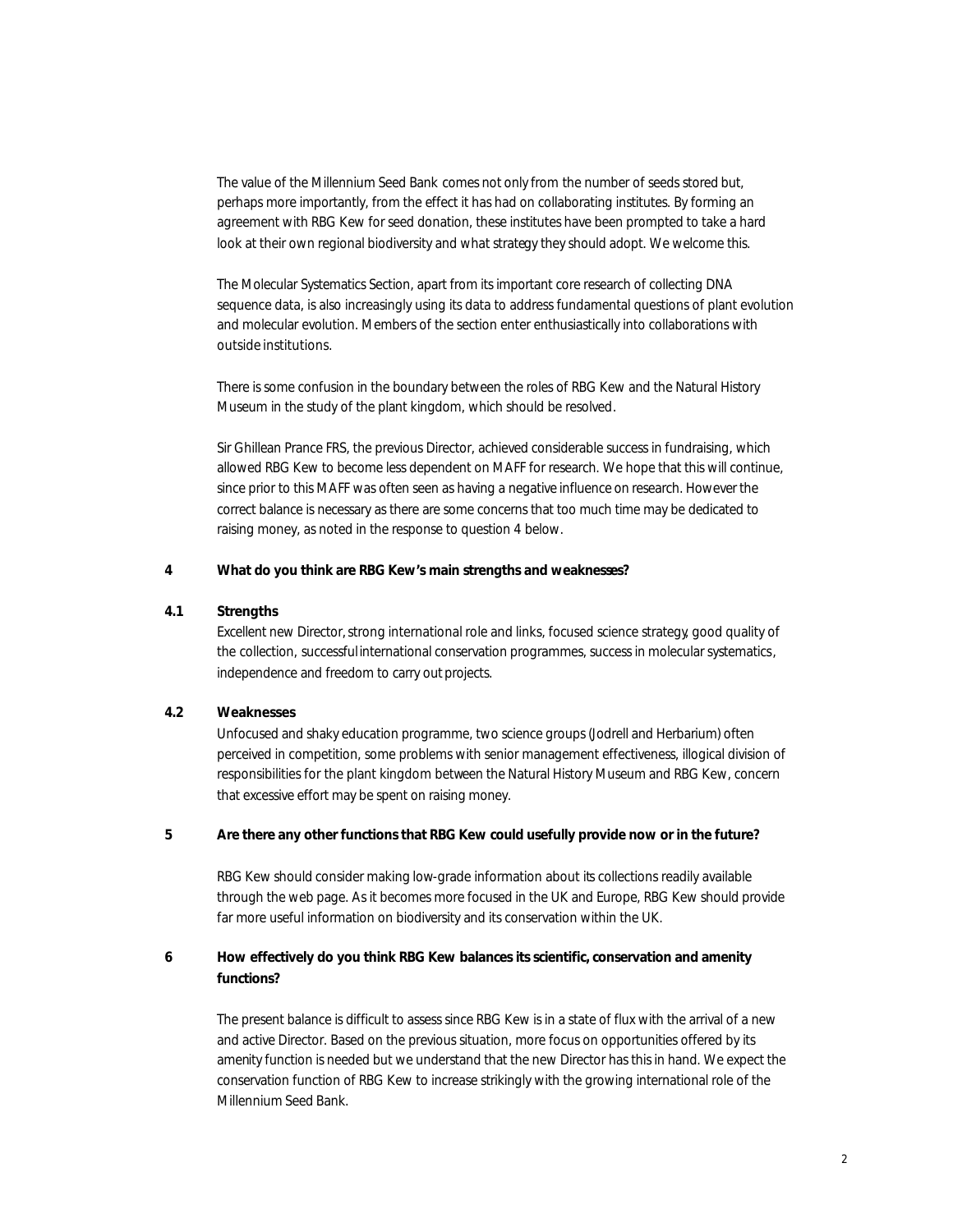## **7 How effectively does RBG Kew engage with other user communities (the academic community, scientific and non-scientific visitors)?**

Kew engages effectively with the academic community through traditional links. Examples of this include the strong links with the University of Reading and Imperial College. The collaboration between Imperial College and RBG Kew has been very effective, leading to a number of projects and successful grant applications. Members of the Molecular Systematics Section have co-supervised PhD students at Imperial College and will soon be doing the same for undergraduate students. The interaction has been very positive, with both partners actively seeking involvement from the other on problems requiring joint expertise.

With the restructuring process, the new educational programme could handle scientific and nonscientific visitors more effectively. As the web site becomes progressively more interactive, visitors at all levels will be able to acquire a much better idea of what is available at Kew before visiting.

## **8 How effective is RBG Kew's exploitation and knowledge transfer mission?**

In the past Kew has not been particularly effective in its knowledge transfer mission. A history of publication in its own journals and arrangements with publishers such as Oxford University Press to generate expensive projects like Index Kewensis have restricted knowledge transfer. The situation has considerably improved over the last five years with RBG Kew's involvement in enterprises such as the Plant Names Index. RBG Kew now has a valuable web page.

# **9 How effective is its training, higher education and schools programme: its promotion of public understanding of science?**

The higher education programme is well managed within RBG Kew and sensible links have been established with both UK and non-UK universities. The Horticulture Diploma course is without doubt the best of its type in the world. Participation in university research fellowship schemes is strongly encouraged.

The public education profile needs to be improved both with regard to schools and adult programmes, including "lifelong learning". The promotion of the public understanding of science could also be improved. The new Director is aware of these needs and action is being taken to rectify the situation.

# **10 What is the standard of service that RBG Kew operates to customer and collaborator? What improvements could be made to this service?**

Interactions with Kew as a collaborator are generally reported as being of excellent standard.

In the interest of building its effectiveness, RBG Kew should build bridges with other Government departments, particularly the FCO, DIFID and DETR.